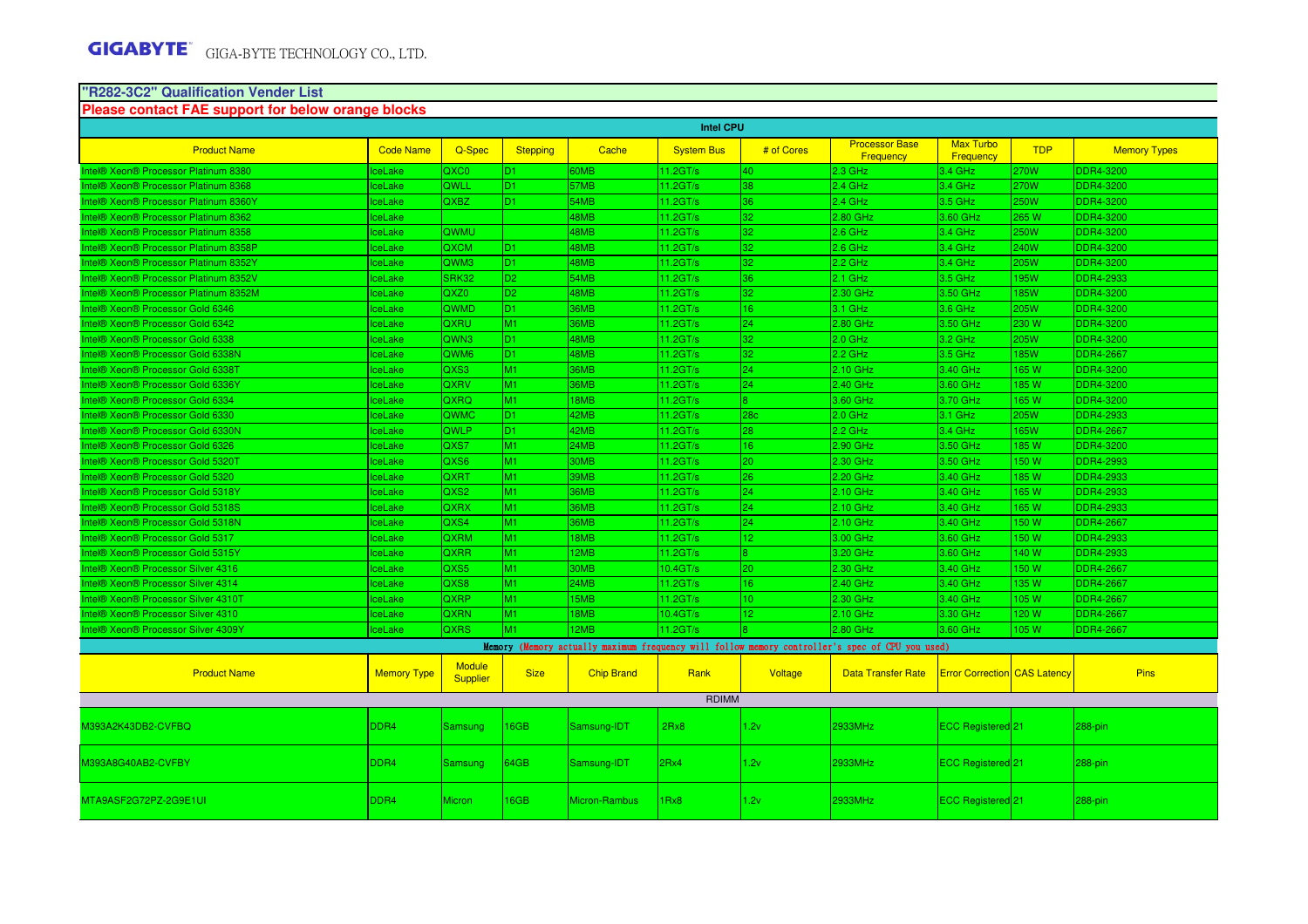| CT32G4RFD4293.2G9E2.001 | DDR4             | <b>CRUCIAL</b> | 32GB             | Micron                 | 2Rx4 | 1.2v | 2933MHz | ECC Registered 21            | 288-pin |
|-------------------------|------------------|----------------|------------------|------------------------|------|------|---------|------------------------------|---------|
| CT32G4RFD4293.36FE2     | DDR4             | <b>CRUCIAL</b> | 32 <sub>GB</sub> | <b>Micron</b>          | 2Rx4 | 1.2v | 2933MHz | <b>ECC Registered</b> 21     | 288-pin |
| MTA36ASF4G72PZ-2G9E2TG  | DDR4             | <b>Micron</b>  | 32GB             | Micron-Montage         | 2Rx4 | 1.2v | 2933MHz | ECC Registered <sup>21</sup> | 288-pin |
| MTA36ASF4G72PZ-2G9E2VG  | DDR4             | <b>Micron</b>  | 32GB             | Micron-IDT             | 2Rx4 | 1.2v | 2933MHz | ECC Registered 21            | 288-pin |
| MTA36ASF4G72PZ-2G9E2UG  | DDR <sub>4</sub> | <b>Micron</b>  | 32 <sub>GB</sub> | Micron-Rambus          | 2Rx4 | 1.2v | 2933MHz | <b>ECC Registered</b> 21     | 288-pin |
| MTA18ASF2G72PDZ-3G2R1TI | DDR4             | Micron         | 16GB             | Micron-Rambus          | 2Rx8 | 1.2v | 3200MHz | ECC Registered 22            | 288-pin |
| MTA18ASF2G72PDZ-3G2R1UI | DDR4             | Micron         | 16GB             | Micron-Rambus          | 2Rx8 | 1.2v | 3200MHz | ECC Registered 22            | 288-pin |
| MTA18ASF2G72PDZ-3G2R1VI | DDR4             | Micron         | 16GB             | Micron-Rambus          | 2Rx8 | 1.2v | 3200MHz | ECC Registered 22            | 288-pin |
| HMAA8GR7CJR4N-XN T4     | DDR <sub>4</sub> | <b>SKhynix</b> | 64GB             | <b>SKhynix-Montage</b> | 2Rx4 | 1.2v | 3200MHz | ECC Registered 22            | 288-pin |
| HMAA8GR7CJR4N-XN TG     | DDR4             | <b>SKhynix</b> | 64GB             | SKhynix-IDT            | 2Rx4 | 1.2v | 3200MHz | ECC Registered 22            | 288-pin |
| HMAA8GR7CJR4N-XN T8     | DDR <sub>4</sub> | <b>SKhynix</b> | 64GB             | <b>SKhynix-Rambus</b>  | 2Rx4 | 1.2v | 3200MHz | ECC Registered 22            | 288-pin |
| HMA82GR7DJR8N-XN T8     | DDR <sub>4</sub> | <b>SKhynix</b> | <b>16GB</b>      | <b>SKhynix-Rambus</b>  | 2Rx8 | 1.2v | 3200MHz | <b>ECC Registered</b> 22     | 288-pin |
| HMA82GR7DJR8N-XN TG     | DDR <sub>4</sub> | <b>SKhynix</b> | 16GB             | <b>SKhynix-IDT</b>     | 2Rx8 | 1.2v | 3200MHz | ECC Registered 22            | 288-pin |
| HMAA8GR7CJR4N-XN T4     | DDR <sub>4</sub> | <b>SKhynix</b> | 64GB             | <b>SKhynix-Montage</b> | 2Rx4 | 1.2v | 3200MHz | ECC Registered 22            | 288-pin |
| HMAA8GR7CJR4N-XN TG     | DDR <sub>4</sub> | <b>SKhynix</b> | 64GB             | SKhynix-IDT            | 2Rx4 | 1.2v | 3200MHz | ECC Registered 22            | 288-pin |
| HMAA8GR7CJR4N-XN T8     | DDR4             | <b>SKhynix</b> | 64GB             | <b>SKhynix-Rambus</b>  | 2Rx4 | 1.2v | 3200MHz | <b>ECC Registered</b> 22     | 288-pin |
| MTA18ASF2G72PZ-3G2E2TI  | DDR4             | Micron         | 16GB             | Micron-Montage         | 1Rx4 | 1.2v | 3200MHz | ECC Registered 22            | 288-pin |
| MTA18ASF2G72PDZ-3G2R1UI | DDR4             | Micron         | 16GB             | Micron-Rambus          | 2Rx8 | 1.2v | 3200MHz | ECC Registered 22            | 288-pin |
| MTA36ASF4G72PZ-3G2J3UI  | DDR4             | Micron         | 32GB             | Micron-Rambus          | 2Rx4 | 1.2v | 3200MHz | ECC Registered 22            | 288-pin |
| MTA18ASF4G72PDZ-3G2F1VI | DDR <sub>4</sub> | <b>Micron</b>  | 32GB             | Micron-IDT             | 2Rx8 | 1.2v | 3200MHz | ECC Registered 22            | 288-pin |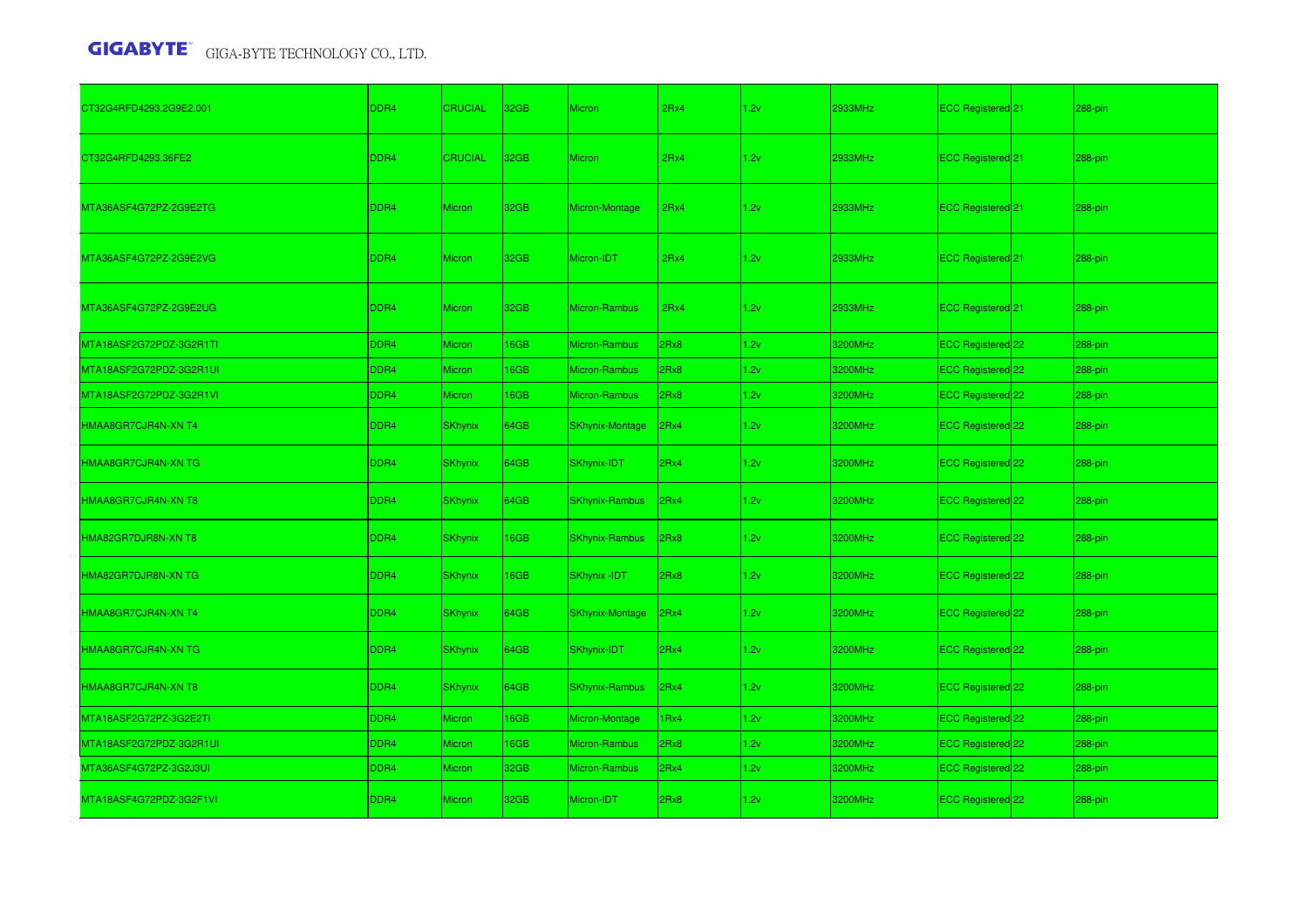| MTA18ASF4G72PDZ-3G2F1UI | DDR4             | <b>Micron</b>  | 32GB        | Micron-Rambus          | 2Rx8   | 1.2v | 3200MHz | ECC Registered 22              | 288-pin |
|-------------------------|------------------|----------------|-------------|------------------------|--------|------|---------|--------------------------------|---------|
| MTA18ASF4G72PZ-3G2F1TI  | DDR4             | Micron         | 32GB        | Micron-Montage         | IRx4   | 1.2v | 3200MHz | ECC Registered <sup>122</sup>  | 288-pin |
| MTA18ASF4G72PZ-3G2F1UI  | DDR <sub>4</sub> | Micron         | 32GB        | Micron-Rambus          | 1Rx4   | 1.2v | 3200MHz | ECC Registered 22              | 288-pin |
| MTA36ASF8G72PZ-3G2F1VI  | DDR4             | Micron         | 64GB        | Micron-IDT             | 2Rx4   | 1.2v | 3200MHz | ECC Registered 22              | 288-pin |
| MTA36ASF4G72PZ-3G2R1UI  | DDR <sub>4</sub> | <b>Micron</b>  | 32GB        | <b>Micron-Rambus</b>   | 2Rx4   | 1.2v | 3200MHz | ECC Registered 22              | 288-pin |
| M393A2K43EB3-CWEBQ      | DDR4             | Samsung        | <b>I6GB</b> | Samsung-IDT            | 2Rx8   | 1.2v | 3200MHz | ECC Registered 22              | 288-pin |
| M393A4K40DB3-CWECQ      | DDR4             | <b>Samsung</b> | 32GB        | Samsung-Montage        | 2Rx4   | 1.2v | 3200MHz | ECC Registered 22              | 288-pin |
| M393A4K40DB3-CWEBQ      | DDR4             | Samsung        | 32GB        | Samsung-IDT            | Rx4    | 1.2v | 3200MHz | ECC Registered 22              | 288-pin |
| M393A4K40DB3-CWEGQ      | DDR4             | Samsung        | 32GB        | Samsung-Rambus         | 2Rx4   | 1.2v | 3200MHz | ECC Registered 22              | 288-pin |
| M393A8G40AB2-CWEBQ      | DDR4             | Samsung        | 64GB        | Samsung-IDT            | 2Rx4   | 1.2v | 3200MHz | ECC Registered 22              | 288-pin |
| KSM32RS4/32MER          | DDR4             | Kingston       | 32GB        | <b>Micron-Rambus</b>   | IRx4   | 1.2v | 3200MHz | ECC Registered 22              | 288-pin |
| AD4R3200716G22-BHYA     | DDR4             | <b>ADATA</b>   | <b>I6GB</b> | <b>SKhynix-Montage</b> | Rx8    | 1.2v | 3200MHz | ECC Registered 22              | 288-pin |
| M393A4G40BB3-CWEGQ      | DDR4             | Samsung        | 32GB        | Samsung-Rambus         | IRx4   | 1.2v | 3200MHz | ECC Registered 22              | 288-pin |
| M393A4K40EB3-CWEGQ      | DDR4             | <b>Samsung</b> | 32GB        | Samsung-Rambus         | 2Rx4   | 1.2v | 3200MHz | ECC Registered <sup>22</sup>   | 288-pin |
| M393A4K40EB3-CWECQ      | DDR4             | Samsung        | 32GB        | Samsung-Montage        | 2Rx4   | 1.2v | 3200MHz | ECC Registered <sup>[22]</sup> | 288-pin |
| M393A4K40EB3-CWEBY      | DDR4             | Samsung        | 32GB        | Samsung-IDT            | 2Rx4   | 1.2v | 3200MHz | ECC Registered 22              | 288-pin |
| M393A8G40BB4-CWEBY      | DDR4             | <b>Samsung</b> | 64GB        | Samsung-IDT            | 2Rx4   | 1.2v | 3200MHz | ECC Registered 22              | 288-pin |
| M393AAG40M32-CAEBQ      | DDR4             | Samsung        | 128GB       | Samsung                | 2S2Rx4 | 1.2v | 3200MHz | ECC Registered 22              | 288-pin |
| M393AAG40M32-CAEBY      | DDR4             | Samsung        | <b>28GB</b> | <b>Samsung</b>         | 2S2Rx4 | 1.2v | 3200MHz | ECC Registered 22              | 288-pin |
| MTA18ASF2G72PZ-3G2R1UI  | DDR4             | <b>Micron</b>  | <b>I6GB</b> | Micron-Rambus          | Rx4    | 1.2v | 3200MHz | ECC Registered 22              | 288-pin |
| MTA18ASF2G72PZ-3G2R1TI  | DDR4             | <b>Micron</b>  | 16GB        | Micron-Montage         | Rx4    | 1.2v | 3200MHz | ECC Registered 22              | 288-pin |
| MTA18ASF4G72PZ-3G2F1TI  | DDR4             | Micron         | 32GB        | Micron-Montage         | Rx4    | 1.2v | 3200MHz | ECC Registered 22              | 288-pin |
| MTA18ASF4G72PZ-3G2F1UI  | DDR4             | <b>Micron</b>  | 32GB        | Micron-Rambus          | IRx4   | 1.2v | 3200MHz | ECC Registered 22              | 288-pin |
| MTA18ASF4G72PDZ-3G2F1VI | DDR4             | <b>Micron</b>  | 32GB        | Micron-IDT             | 2Rx8   | 1.2v | 3200MHz | ECC Registered <sup>22</sup>   | 288-pin |
| MTA18ASF4G72PDZ-3G2F1UI | DDR4             | <b>Micron</b>  | 32GB        | Micron-Rambus          | 2Rx8   | 1.2v | 3200MHz | ECC Registered <sup>22</sup>   | 288-pin |
| MTA9ASF1G72PZ-3G2R1VI   | DDR4             | Micron         | 8GB         | Micron-IDT             | 1Rx8   | 1.2v | 3200MHz | ECC Registered 22              | 288-pin |
| MTA36ASF8G72PZ-3G2F1VI  | DDR <sub>4</sub> | Micron         | 64GB        | Micron-IDT             | 2Rx4   | 1.2v | 3200MHz | ECC Registered 22              | 288-pin |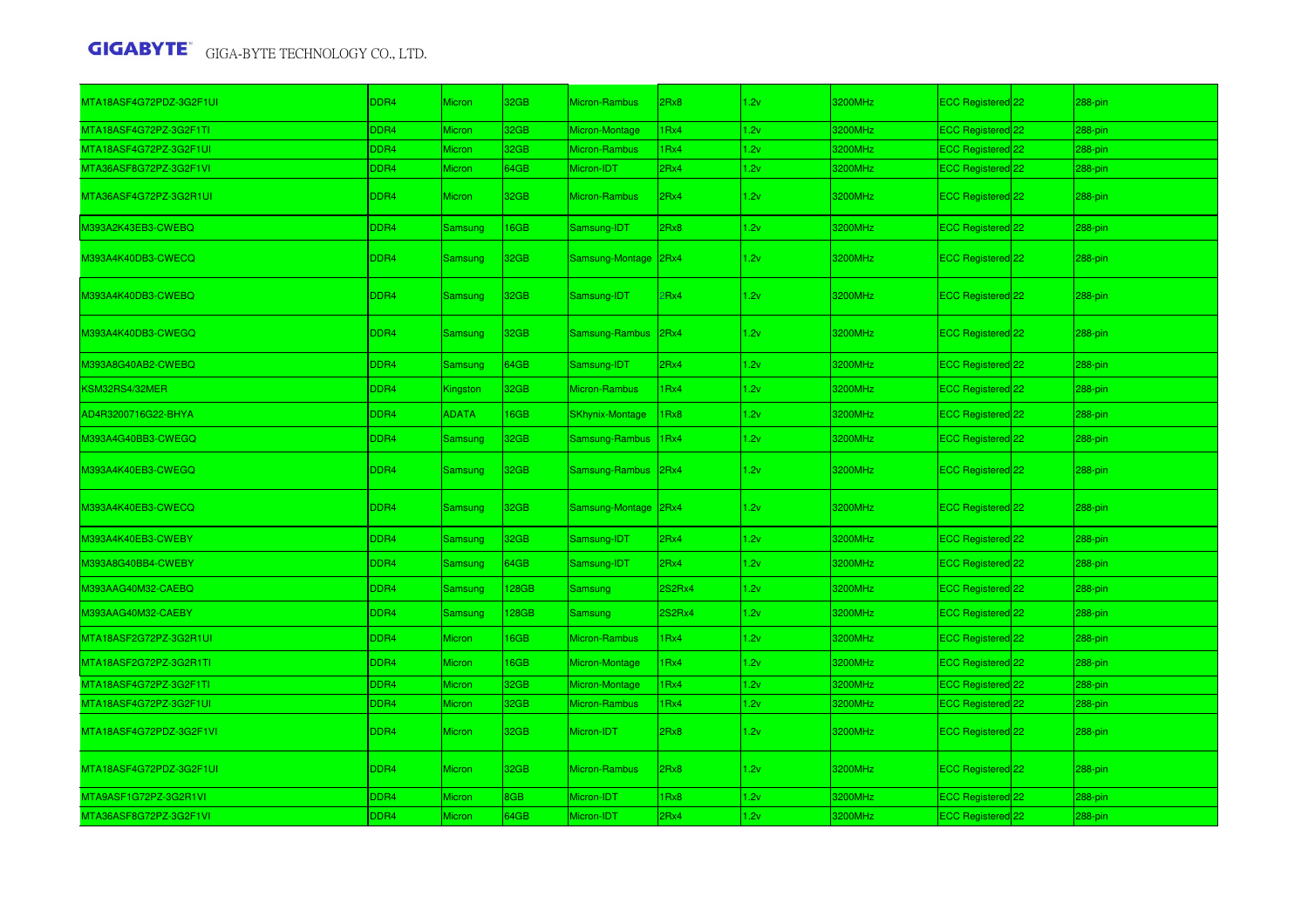| MTA9ASF2G72PZ-3G2F1UI                                                                                                       | DDR4        | Micron         | 6GB                | Micron-Rambus | IRx8                                   | 1.2v                   | 3200MHz                                            | ECC Registered 22 |            | 288-pin     |  |  |  |
|-----------------------------------------------------------------------------------------------------------------------------|-------------|----------------|--------------------|---------------|----------------------------------------|------------------------|----------------------------------------------------|-------------------|------------|-------------|--|--|--|
| KSM32RD8/16MRR                                                                                                              | DDR4        | Kingston       | 6GB                | Micron-Rambus | 2Rx8                                   | 1.2v                   | 3200MHz                                            | ECC Registered 22 |            | 288-pin     |  |  |  |
| KSM32RD4/32MRR                                                                                                              | DDR4        | Kingston       | 32GB               | Micron-Rambus | 2Rx4                                   | 1.2v                   | 3200MHz                                            | ECC Registered 22 |            | 288-pin     |  |  |  |
| <b>LRDIMM</b>                                                                                                               |             |                |                    |               |                                        |                        |                                                    |                   |            |             |  |  |  |
| M386A8K40CM2-CVFBY                                                                                                          | DDR4        | <b>Samsung</b> | 64GB               | Samsung-IDT   | 4DRx4                                  | 1.2v                   | 2933MHz                                            | ECC Registered 21 |            | 288-pin     |  |  |  |
| M386A8K40DM2-CWELQ                                                                                                          | DDR4        | <b>Samsung</b> | 64GB               | Samsung-IDT   | 4DRx4                                  | 1.2v                   | 3200MHz                                            | ECC Registered 22 |            | 288-pin     |  |  |  |
| Intel Optane™ Persistent Memory 200 Series (Barlow PASS)Due to thermal limitaiton, please mark as orange color if test pass |             |                |                    |               |                                        |                        |                                                    |                   |            |             |  |  |  |
| NMB1XBD128GQS QVSN                                                                                                          | DDR-T       | Intel          | <b>128GB</b>       |               |                                        |                        | 3200MHz                                            |                   |            | 288-pin     |  |  |  |
| NMB1XBD256GQS QVSP                                                                                                          | DDR-T       | Intel          | 256GB              |               |                                        |                        | <b>3200MHz</b>                                     |                   |            | 288-pin     |  |  |  |
| NMB1XBD512GQS QVSQ                                                                                                          | DDR-T       | Intel          | 512GB              |               |                                        |                        | 3200MHz                                            |                   |            | 288-pin     |  |  |  |
| HDD (If the system build-in with RAID card , please refer to RAID card QVL list)                                            |             |                |                    |               |                                        |                        |                                                    |                   |            |             |  |  |  |
| <b>Product Name</b>                                                                                                         | <b>Type</b> | Vendor         | <b>Form Factor</b> | Format        | Capacity                               | <b>Interface Speed</b> | <b>Series</b>                                      | Cache             | <b>RPM</b> | Encryption  |  |  |  |
| Seagate Enterprise Capacity 2.5 HDD                                                                                         |             |                |                    |               |                                        |                        |                                                    |                   |            |             |  |  |  |
| ST2000NX0243                                                                                                                | <b>SATA</b> | Seagate        | 2.5"               | 4Kn           | 2TB                                    | 6Gb/s                  | <b>Exos 7E2000</b><br>(Enterprise Capacity<br>V.3) | <b>128MB</b>      | 7200       | N/A         |  |  |  |
| Seagate Enterprise Capacity 3.5 HDD                                                                                         |             |                |                    |               |                                        |                        |                                                    |                   |            |             |  |  |  |
| ST10000NM0016                                                                                                               | <b>SATA</b> | Seagate        | 3.5"               | 512e          | 10TB                                   | 6Gb/s                  | Exos X10<br>(Enterprise Capacity<br>V.6            | <b>256MB</b>      | 7200       | N/A         |  |  |  |
| ST14000NM0018                                                                                                               | <b>SATA</b> | Seagate        | 3.5"               | 512e          | 14TB                                   | 6Gb/s                  | Exos X14<br>(Enterprise Capacity)                  | 256MB             | 200        | N/A         |  |  |  |
| ST10000NM017B                                                                                                               | <b>SATA</b> | Seagate        | 3.5"               | 512e          | 10TB                                   | 6Gb/s                  | <b>EXOS 7E10</b>                                   | <b>256MB</b>      | 200        | N/A         |  |  |  |
| ST20000NM007D                                                                                                               | <b>SATA</b> | Seagate        | 3.5"               | 512e/4Kn      | 20TB                                   | 6Gb/s                  | <b>EXOS X20</b>                                    | <b>256MB</b>      | 200        | N/A         |  |  |  |
| ST18000NM000J                                                                                                               | <b>SATA</b> | Seagate        | 3.5"               | 512e/4Kn      | 18TB                                   | 6Gb/s                  | <b>EXOS X18</b>                                    | 256MB             | 200        | N/A         |  |  |  |
| ST16000NM001G                                                                                                               | <b>SATA</b> | Seagate        | 3.5"               | 512e/4Kn      | 16TB                                   | 6Gb/s                  | <b>EXOS X16</b>                                    | <b>256MB</b>      | 7200       | N/A         |  |  |  |
| ST16000NM001G                                                                                                               | <b>ATA</b>  | eagate         | .5"                | 12e/4Kn       | 6TB                                    | 6Gb/s                  | <b>EXOS X16</b>                                    | <b>256MB</b>      | 200        | N/A         |  |  |  |
|                                                                                                                             |             |                |                    |               | <b>WD Enterprise Hard Drives</b>       |                        |                                                    |                   |            |             |  |  |  |
| <b>WUS721010ALE6L4</b>                                                                                                      | <b>SATA</b> | WD             | 3.5"               | 512e          | 10TB                                   | 6Gb/s                  | Ultrastar® DC HC330                                | <b>256MB</b>      | 200        | N/A         |  |  |  |
| <b>WUH721818ALE6L4</b>                                                                                                      | <b>SATA</b> | WD             | 3.5"               | 512e          | 18TB<br>Toshiba Enterprise Hard Drives | 6Gb/s                  | Ultrastar DC HC550                                 | 512MB             | 7200       | N/A         |  |  |  |
| MG07ACA14TE                                                                                                                 | <b>SATA</b> | <b>Toshiba</b> | 3.5"               | 512e          | 14TB                                   | 6Gb/s                  | Capacity                                           | <b>256MB</b>      | 200        | N/A         |  |  |  |
| MG08ADA800E                                                                                                                 | <b>SATA</b> | <b>Toshiba</b> | 3.5"               | 512e          | 8TB                                    | 6Gb/s                  | <b>MG08-D</b>                                      | <b>256MB</b>      | 200        | N/A         |  |  |  |
| MG09ACA18TE                                                                                                                 | <b>SATA</b> | <b>Toshiba</b> | 3.5"               | 512e          | 18TB                                   | 12Gb/s                 | MG09                                               | <b>256MB</b>      | 200        | N/A         |  |  |  |
|                                                                                                                             |             |                |                    |               | <b>SATA/SAS SSD</b>                    |                        |                                                    |                   |            |             |  |  |  |
| <b>Product Name</b>                                                                                                         | <b>Type</b> | Vendor         | <b>Form Factor</b> | Interface     | <b>Capacity</b>                        | <b>Interface Speed</b> | <b>FW</b>                                          |                   |            | <b>Note</b> |  |  |  |
|                                                                                                                             |             |                |                    |               | <b>SATA SSD</b>                        |                        |                                                    |                   |            |             |  |  |  |
| MZ7L3480HCHQ-00A07 PM893 Series                                                                                             | 3SD         | Samsung        | 2.5"               | <b>SATA</b>   | 480GB                                  | 6Gb/s                  |                                                    |                   |            |             |  |  |  |
| MZ7L33T8HBLT-00A07 PM893 Series                                                                                             | SSD         | Samsung        | 2.5"               | <b>SATA</b>   | 3.84TB                                 | 6Gb/s                  |                                                    |                   |            |             |  |  |  |
| MTFDDAK3T8TDS-1AW1ZABYY (5300 PRO)                                                                                          | SSD.        | Aicron         | 2.5"               | <b>SATA</b>   | 3.84TB                                 | 6Gb/s                  |                                                    |                   |            |             |  |  |  |
| MTFDDAK1T9TDS-1AW1ZABYY (5300 PRO)                                                                                          | SSD         | <b>Aicron</b>  | 2.5"               | <b>SATA</b>   | 1.92TB                                 | 6Gb/s                  |                                                    |                   |            |             |  |  |  |
| MTFDDAK3T8TDS-1AW1ZABYY (5300 PRO)                                                                                          | <b>SSD</b>  | <b>Aicron</b>  | 2.5"               | <b>SATA</b>   | 3.84TB                                 | 6Gb/s                  |                                                    |                   |            |             |  |  |  |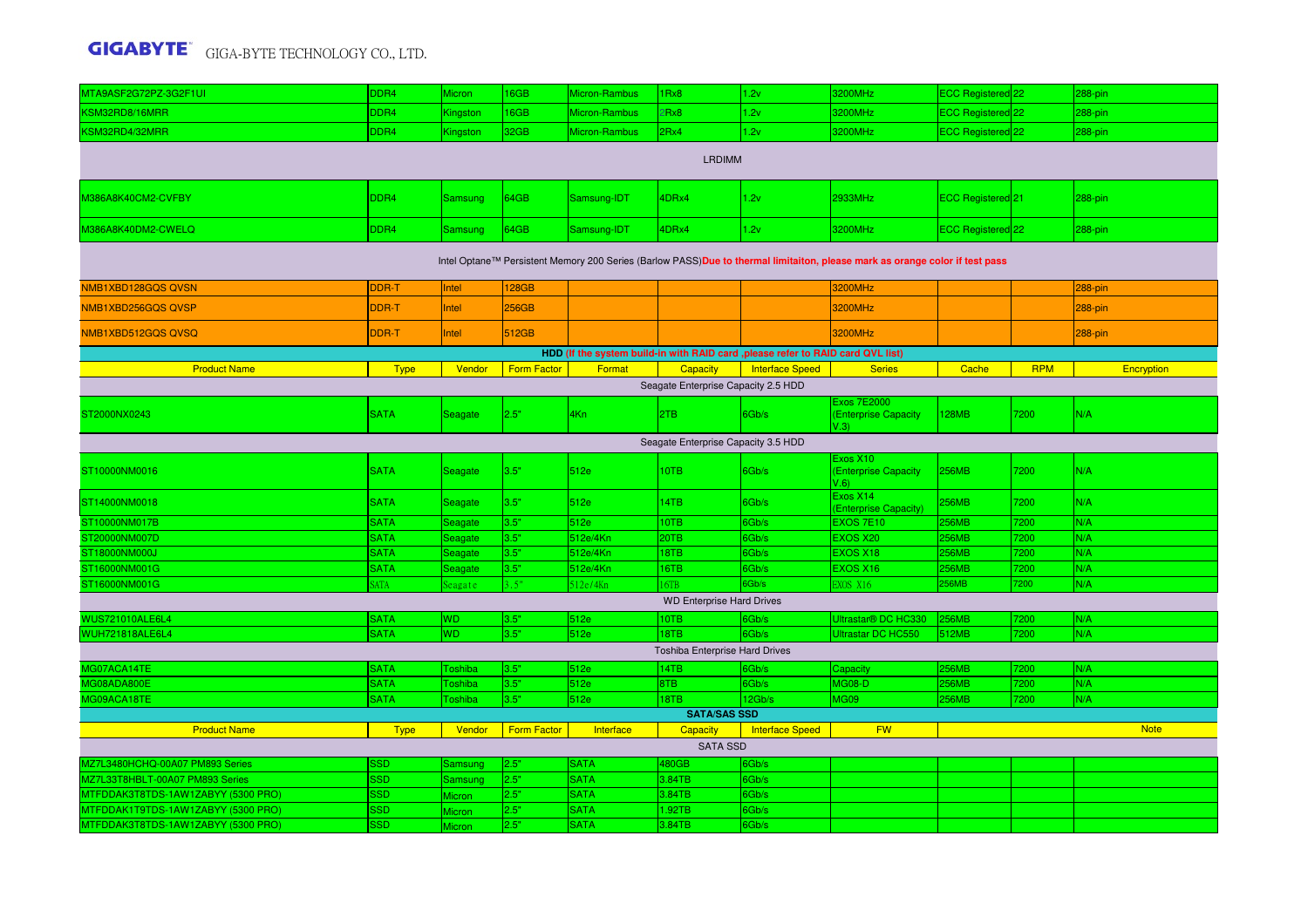| MTFDDAK1T9TDS-1AW1ZABYY (5300 PRO)              | <b>SSD</b>            | Micron          | 2.5"               | <b>SATA</b>                               | 1.92TB                | 6Gb/s                            |                            |  |  |             |  |  |  |
|-------------------------------------------------|-----------------------|-----------------|--------------------|-------------------------------------------|-----------------------|----------------------------------|----------------------------|--|--|-------------|--|--|--|
| MZ-7LH1T9NE 883 DCT Series                      | <b>SSD</b>            | Samsung         | 2.5"               | <b>SATA</b>                               | 1.92TB                | 6Gb/s                            |                            |  |  |             |  |  |  |
| SSDSC2KG019T8 D3-S4610 Series                   | SSD                   | Intel           | 2.5"               | <b>SATA</b>                               | 1.92TB                | 6Gb/s                            |                            |  |  |             |  |  |  |
| SSDSC2KB019T8 D3-S4510 Series                   | <b>SSD</b>            | Intel           | 2.5"               | <b>SATA</b>                               | 1.92TB                | 6Gb/s                            |                            |  |  |             |  |  |  |
| XA960LE10063                                    | SSD                   | Seagate         | 2.5"               | <b>SATA</b>                               | 960GB                 | 6Gb/s                            |                            |  |  |             |  |  |  |
| XA480LE10063                                    | <b>SSD</b>            | Seagate         | 2.5"               | <b>SATA</b>                               | 480GB                 | 6Gb/s                            |                            |  |  |             |  |  |  |
| SSB1K9GTLCG-D2-SME520GBT ESM1220 Series         | <b>SSD</b>            | Phison          | 2.5"               | <b>SATA</b>                               | 1.92TB                | 6Gb/s                            |                            |  |  |             |  |  |  |
| SSB1K9GTLCG-D2-SME520GBT ESM1220 Series         | <b>SSD</b>            | Phison          | 2.5"               | <b>SATA</b>                               | 1.92TB                | 6Gb/s                            |                            |  |  |             |  |  |  |
| KHK61RSE960G                                    | SSD.                  | Toshiba         | 2.5"               | <b>SATA</b>                               | 960GB                 | 6Gb/s                            |                            |  |  |             |  |  |  |
|                                                 |                       |                 |                    |                                           | <b>PCIe SSD</b>       |                                  |                            |  |  |             |  |  |  |
| <b>Product Name</b>                             | <b>Type</b>           | Vendor          | Form Factor        | Interface                                 | Capacity              | <b>Interface Speed</b>           |                            |  |  | <b>Note</b> |  |  |  |
|                                                 |                       |                 |                    |                                           | PCIe SSD              |                                  |                            |  |  |             |  |  |  |
|                                                 |                       |                 |                    |                                           |                       |                                  |                            |  |  |             |  |  |  |
| Samsung PM1725b MZPLL3T2HAJQ PCIe Gen3 x8 3.2TB | PCIe                  | Samsung         | $PCI-E$ 3.0        | PCle(NVMe)                                | 3.2TB                 | PCIe Gen3 x8                     |                            |  |  |             |  |  |  |
| SSDPEDKX040T701 P4500 Series PCIe Gen3 x4 4TB   | PCIe                  | Intel           | <b>PCI-E 3.0</b>   | PCle(NVMe)                                | 4TB                   | PCIe Gen3 x4                     |                            |  |  |             |  |  |  |
| Samsung PM1725b MZPLL3T2HAJQ PCIe Gen3 x8 3.2TB | PCIe                  | Samsung         | $PCI-E$ 3.0        | PCle(NVMe)                                | 3.2TB                 | PCIe Gen3 x8                     |                            |  |  |             |  |  |  |
|                                                 |                       |                 |                    |                                           | U.2                   |                                  |                            |  |  |             |  |  |  |
| <b>Product Name</b>                             | <b>Type</b>           | Vendor          | <b>Form Factor</b> | Interface                                 | Capacity              | <b>Interface Speed</b>           |                            |  |  | <b>Note</b> |  |  |  |
| U.2 (VROC support)                              |                       |                 |                    |                                           |                       |                                  |                            |  |  |             |  |  |  |
| SSDPE2KE032T801 P4610 Series                    | U.2                   | Intel           | 2.5"               | SFF8639(NVMe)                             | 3.2TB                 | PCIe Gen3 x4                     |                            |  |  |             |  |  |  |
| SSDPE2KX020T801 P4510 Series                    | U.2                   | Intel           | 2.5"               | <b>SFF8639(NVMe)</b>                      | 2TB                   | PCIe Gen3 x4                     |                            |  |  |             |  |  |  |
| U.2                                             |                       |                 |                    |                                           |                       |                                  |                            |  |  |             |  |  |  |
| SSDPF2NV153TZ D5-P5316 Series                   | U.2                   | Intel           | 2.5"               | SFF8639(NVMe)                             | 15.35TB               | PCIe Gen4 x4                     |                            |  |  |             |  |  |  |
| DPRD3104T0T503T8 R5100 Series                   | U.2                   | <b>DapuStor</b> | 2.5"               | <b>SFF8639(NVMe)</b>                      | 3.84TB                | PCIe Gen4 x4                     |                            |  |  |             |  |  |  |
| <b>PWFX100 3.2TB</b>                            | U.2                   | <b>PHISON</b>   | 2.5"               | <b>SFF8639(NVMe)</b>                      | 3.2TB                 | PCIe Gen3 x4                     |                            |  |  |             |  |  |  |
| SSDPE2KE032T801 P4610 Series                    | U.2                   | Intel           | 2.5"               | <b>SFF8639(NVMe)</b>                      | 3.2TB                 | PCIe Gen3 x4                     |                            |  |  |             |  |  |  |
| SSDPE2KX020T801 P4510 Series                    | U.2                   | Intel           | 2.5"               | <b>SFF8639(NVMe)</b>                      | 2TB                   | PCIe Gen3 x4                     |                            |  |  |             |  |  |  |
| MZQLW1T9HMJP PM963 Series                       | U.2                   | Samsung         | 2.5"               | <b>SFF8639(NVMe)</b>                      | 1.92TB                | PCIe Gen3 x4                     |                            |  |  |             |  |  |  |
| MTFDHBE960TDF 7300 Pro Series                   | U.2                   | Micron          | 2.5"               | SFF8639(NVMe)                             | 960GB                 | PCIe Gen3 x4                     | MTFDHBE960TDF-1AW4ZABYY    |  |  |             |  |  |  |
| KCD51LUG960G CD5 Series                         | U.2                   | <b>KIOXIA</b>   | 2.5"               | SFF8639(NVMe)                             | 960GB                 | PCIe Gen3 x4                     |                            |  |  |             |  |  |  |
| PS5012-E12                                      | U.2                   | <b>PHISON</b>   | 2.5"               | SFF8639(NVMe)                             | 1.92TB                | PCIe Gen3 x4                     |                            |  |  |             |  |  |  |
| <b>PWFX100 3.2TB</b>                            | U.2                   | <b>PHISON</b>   | 2.5"               | SFF8639(NVMe)                             | 3.2TB                 | PCIe Gen3 x4                     |                            |  |  |             |  |  |  |
| WUS4CB032D7P3E3 Ultrastar DC SN640 Series       | U.2                   | WD.             | 2.5"               | SFF8639(NVMe)                             | 3.2TB                 | PCIe Gen3 x4                     |                            |  |  |             |  |  |  |
| WUS4C6432DSP3X Ultrastar DC SN840 Series        | U.2                   | <b>WD</b>       | 2.5"               | SFF8639(NVMe)                             | 3.2TB                 | PCIe Gen3 x4                     |                            |  |  |             |  |  |  |
|                                                 |                       |                 |                    |                                           | U.3                   |                                  |                            |  |  |             |  |  |  |
|                                                 |                       |                 |                    |                                           |                       |                                  |                            |  |  |             |  |  |  |
| KCD6XLUL3T84 CD6-R Series                       | U.3                   | <b>KIOXIA</b>   | 2.5"               | <b>SFF8639(NVMe)</b>                      | 3.84TB                | PCIe Gen4 x4                     |                            |  |  |             |  |  |  |
| MTFDKCB7T6TDZ 7400 Pro Series                   | U.3                   | <b>Micron</b>   | 2.5"               | <b>SFF8639(NVMe)</b>                      | 7.68TB                | PCIe Gen4 x4                     |                            |  |  |             |  |  |  |
| KCM61RUL3T84 CM6-R Series                       | U.3                   | <b>KIOXIA</b>   | 2.5"               | SFF8639(NVMe)                             | 3.84TB                | PCIe Gen4 x4                     |                            |  |  |             |  |  |  |
|                                                 |                       |                 |                    |                                           | <b>SATA DOM</b>       |                                  |                            |  |  |             |  |  |  |
| <b>Product Name</b>                             | <b>Type</b>           | Vendor          | Capacity           | <b>Flash Type</b>                         | Max. Channels         | Max. Power<br><b>Consumption</b> |                            |  |  | <b>Note</b> |  |  |  |
|                                                 |                       |                 |                    |                                           | <b>SATA III</b>       |                                  |                            |  |  |             |  |  |  |
| Innodisk SATADOM-SL 3ME4 DESSL-64GM41BC1SCB     | <b>Vertical</b>       | <b>INNODISK</b> | 64GB               | <b>MLC</b>                                |                       | 1 0.734 W                        |                            |  |  |             |  |  |  |
| Innodisk SATADOM-SL 3ME4 DESSL-A28M41BCADCB-D33 | Vertical              | <b>INNODISK</b> | 128GB              | <b>MLC</b>                                |                       | 111.02 W                         |                            |  |  |             |  |  |  |
| Innodisk SATADOM-ML 3ME4 DESML-64GM41BCADCB     | Vertical              | <b>INNODISK</b> | 64GB               | <b>MLC</b>                                |                       | 20.815 W                         |                            |  |  |             |  |  |  |
| Innodisk SATADOM-SH TYPE C 3ME4 DESSC-          |                       |                 |                    |                                           |                       |                                  |                            |  |  |             |  |  |  |
| 64GM41BC1SCB                                    | Horizontal            | <b>INNODISK</b> | 64GB               | <b>MLC</b>                                |                       | 0.626 W                          |                            |  |  |             |  |  |  |
|                                                 |                       |                 |                    |                                           | <b>RAID Cards</b>     |                                  |                            |  |  |             |  |  |  |
| <b>Product Name</b>                             | RAID-on-Chip Host Bus |                 |                    | <b>Internal Ports Internal Connectors</b> | <b>External Ports</b> | External                         | <b>Data Transfer Rates</b> |  |  | <b>Note</b> |  |  |  |
|                                                 | Controller            | <b>Type</b>     |                    |                                           |                       | <b>Connectors</b>                |                            |  |  |             |  |  |  |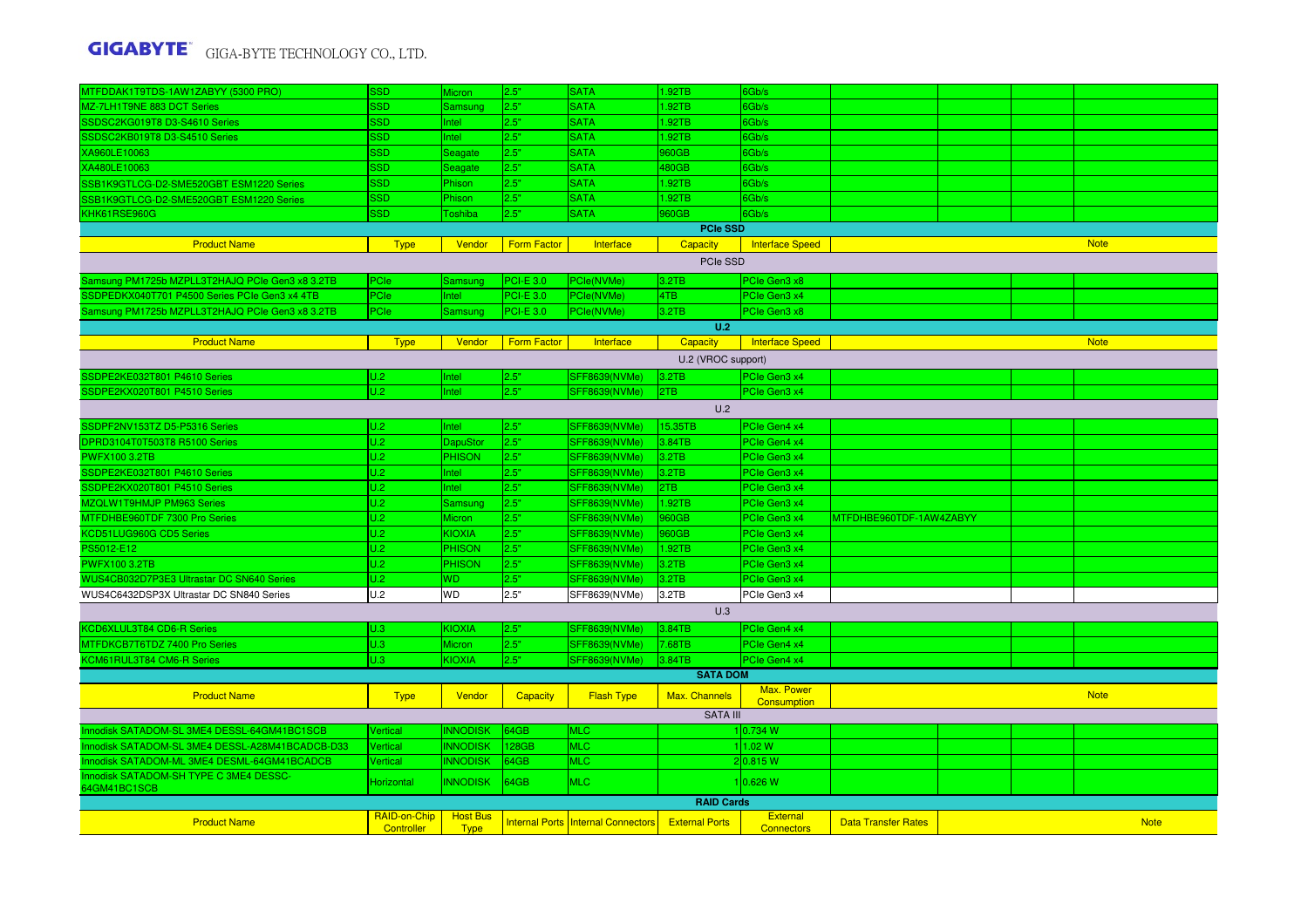| <b>GIGABYTE Storage Cards</b>          |                                                   |                                                    |                                                                |                                    |                                  |                                    |                       |  |  |  |  |  |
|----------------------------------------|---------------------------------------------------|----------------------------------------------------|----------------------------------------------------------------|------------------------------------|----------------------------------|------------------------------------|-----------------------|--|--|--|--|--|
| <b>CRAO438</b>                         | <b>LSI SAS 3108</b>                               | <b>OCP</b> PCIe<br>3e <sub>0</sub> 3x <sub>8</sub> |                                                                | 2 x8 SlimSAS SFF-<br>8654          |                                  |                                    | Up to 12Gb/s per port |  |  |  |  |  |
| <b>CRAO358</b>                         | <b>LSI SAS 3008</b>                               | <b>OCP PCIe</b><br>Gen3 x8                         |                                                                | x4 SlimSAS SFF-<br>8654            |                                  | 11 x OCuLink port                  | Up to 12Gb/s per port |  |  |  |  |  |
| <b>CRAO558</b>                         | <b>LSI SAS 3108</b>                               | <b>OCP</b> PCIe<br>Gen3 x8                         |                                                                | x4 SlimSAS SFF-<br>8654            |                                  | 11 x OCuLink port                  | Up to 12Gb/s per port |  |  |  |  |  |
| <b>CSA3548</b>                         | <b>LSI SAS 3008</b>                               | PCIe Gen3<br>œ.                                    |                                                                |                                    |                                  | 2 x Mini-SAS HD<br><b>SFF-8644</b> | Up to 12Gb/s per port |  |  |  |  |  |
| <b>CRA3338</b>                         | <b>LSI SAS 3008</b>                               | PCIe Gen3                                          |                                                                | 2 x Mini-SAS HD<br><b>SFF-8643</b> |                                  |                                    | Up to 12Gb/s per port |  |  |  |  |  |
| <b>CRA4548</b>                         | <b>LSI SAS 3108</b>                               | PCIe Gen3                                          |                                                                | 2 x Mini-SAS HD<br><b>SFF-8643</b> |                                  | 1 x Mini-SAS HD<br><b>SFF-8644</b> | Up to 12Gb/s per port |  |  |  |  |  |
| <b>CRA4648</b>                         | <b>LSI SAS 3108</b>                               | PCIe Gen3                                          |                                                                | 2 x Mini-SAS HD<br><b>SFF-8643</b> |                                  |                                    | Up to 12Gb/s per port |  |  |  |  |  |
| <b>CRA4448</b>                         | <b>LSI SAS 3108</b>                               | PCIe Gen3                                          |                                                                | 2 x Mini-SAS HD<br><b>SFF-8643</b> |                                  |                                    | Up to 12Gb/s per port |  |  |  |  |  |
| <b>CRA3338</b>                         | <b>LSI SAS 3008</b>                               | PCIe Gen3                                          |                                                                | 2 x Mini-SAS HD<br><b>SFF-8643</b> |                                  |                                    | Up to 12Gb/s per port |  |  |  |  |  |
| <b>CSA3548</b>                         | <b>LSI SAS 3008</b>                               | PCIe Gen3                                          |                                                                |                                    |                                  | 2 x Mini-SAS HD<br><b>SFF-8644</b> | Up to 12Gb/s per port |  |  |  |  |  |
| <b>CRA4548</b>                         | <b>LSI SAS 3108</b>                               | PCIe Gen3                                          |                                                                | 2 x Mini-SAS HD<br><b>SFF-8643</b> |                                  | 1 x Mini-SAS HD<br><b>SFF-8644</b> | Up to 12Gb/s per port |  |  |  |  |  |
| <b>CRA4648</b>                         | <b>LSI SAS 3108</b>                               | PCIe Gen3                                          |                                                                | 2 x Mini-SAS HD<br><b>SFF-8643</b> |                                  |                                    | Up to 12Gb/s per port |  |  |  |  |  |
| <b>CRA4448</b>                         | <b>LSI SAS 3108</b>                               | PCIe Gen3                                          |                                                                | 2 x Mini-SAS HD<br><b>SFF-8643</b> |                                  |                                    | Up to 12Gb/s per port |  |  |  |  |  |
| <b>CRAO438</b>                         | <b>LSI SAS 3108</b>                               | <b>OCP PCIe</b><br>Gen3 x8                         |                                                                | 2 x8 SlimSAS SFF-<br>8654          |                                  |                                    | Up to 12Gb/s per port |  |  |  |  |  |
| <b>CRAO338</b>                         | <b>LSI SAS 3008</b>                               | <b>OCP PCIe</b><br>Gen3 x8                         |                                                                | 2 x8 SlimSAS SFF-<br>8654          |                                  |                                    | Up to 12Gb/s per port |  |  |  |  |  |
| <b>CRAO358</b>                         | <b>LSI SAS 3008</b>                               | <b>OCP PCIe</b><br>Gen3 x8                         |                                                                | x4 SlimSAS SFF-<br>8654            |                                  | 11 x OCuLink port                  | Up to 12Gb/s per port |  |  |  |  |  |
| <b>CRAO558</b>                         | <b>LSI SAS 3108</b>                               | <b>OCP PCIe</b><br>Gen3 x8                         |                                                                | x4 SlimSAS SFF-<br>3654            |                                  | 11 x OCuLink port                  | Up to 12Gb/s per port |  |  |  |  |  |
|                                        |                                                   |                                                    |                                                                |                                    | <b>LSI RAID Controller Cards</b> |                                    |                       |  |  |  |  |  |
| MegaRAID SAS 9460-16i without Tri-mode | SAS3516 dual-<br>core RAID-on-<br>Chip (ROC)      | <sup>P</sup> Cle Gen3                              |                                                                | 4 x Mini-SAS HD<br><b>SFF-8643</b> |                                  |                                    | Up to 12Gb/s per port |  |  |  |  |  |
| MegaRAID 9560-16i without Tri-mode     | <b>SAS3916 Tri-</b><br>Mode RAID-on<br>Chip (ROC) | PCIe Gen4                                          | 16                                                             | 2 x8 SlimSAS SFF-<br>8654          |                                  |                                    | Up to 12Gb/s per port |  |  |  |  |  |
|                                        |                                                   |                                                    |                                                                |                                    | LSI Host Bus Adapters (HBAs)     |                                    |                       |  |  |  |  |  |
| <b>LSI SAS 9300-8e</b>                 | <b>SAS3008</b>                                    | PCIe Gen3<br>x8.                                   |                                                                |                                    |                                  | 2 x Mini-SAS HD<br><b>SFF-8644</b> | Up to 12Gb/s per port |  |  |  |  |  |
| LSI SAS 9400-16i without Tri-mode      | SAS3416                                           | PCIe Gen3                                          | 16                                                             | 4 x Mini-SAS HD<br><b>SFF-8643</b> |                                  |                                    | Up to 12Gb/s per port |  |  |  |  |  |
| LSI SAS 9500-16i without Tri-mode      | SAS3816                                           | PCIe Gen4<br>vЯ.                                   | 16                                                             | 2 x8 SlimSAS SFF-<br>8654          |                                  |                                    | Up to 12Gb/s per port |  |  |  |  |  |
| LSI SAS 9500-16e without Tri-mode      | SAS3816                                           | PCIe Gen4<br>x8                                    |                                                                |                                    |                                  | 164 x4 SFF-8644                    | Up to 12Gb/s per port |  |  |  |  |  |
|                                        |                                                   |                                                    |                                                                |                                    | <b>LSI NVMe Switch Adapter</b>   |                                    |                       |  |  |  |  |  |
| P411W-32P                              | PEX88048                                          | PCIe Gen4<br>x16                                   | 8 x4, 16 x2,<br>or $32 \times 1$<br><b>NVMe SSD</b><br>connect | 4 x8 SlimSAS SFF-<br>8654          |                                  |                                    |                       |  |  |  |  |  |
|                                        |                                                   |                                                    |                                                                |                                    | Microsemi RAID Cards             |                                    |                       |  |  |  |  |  |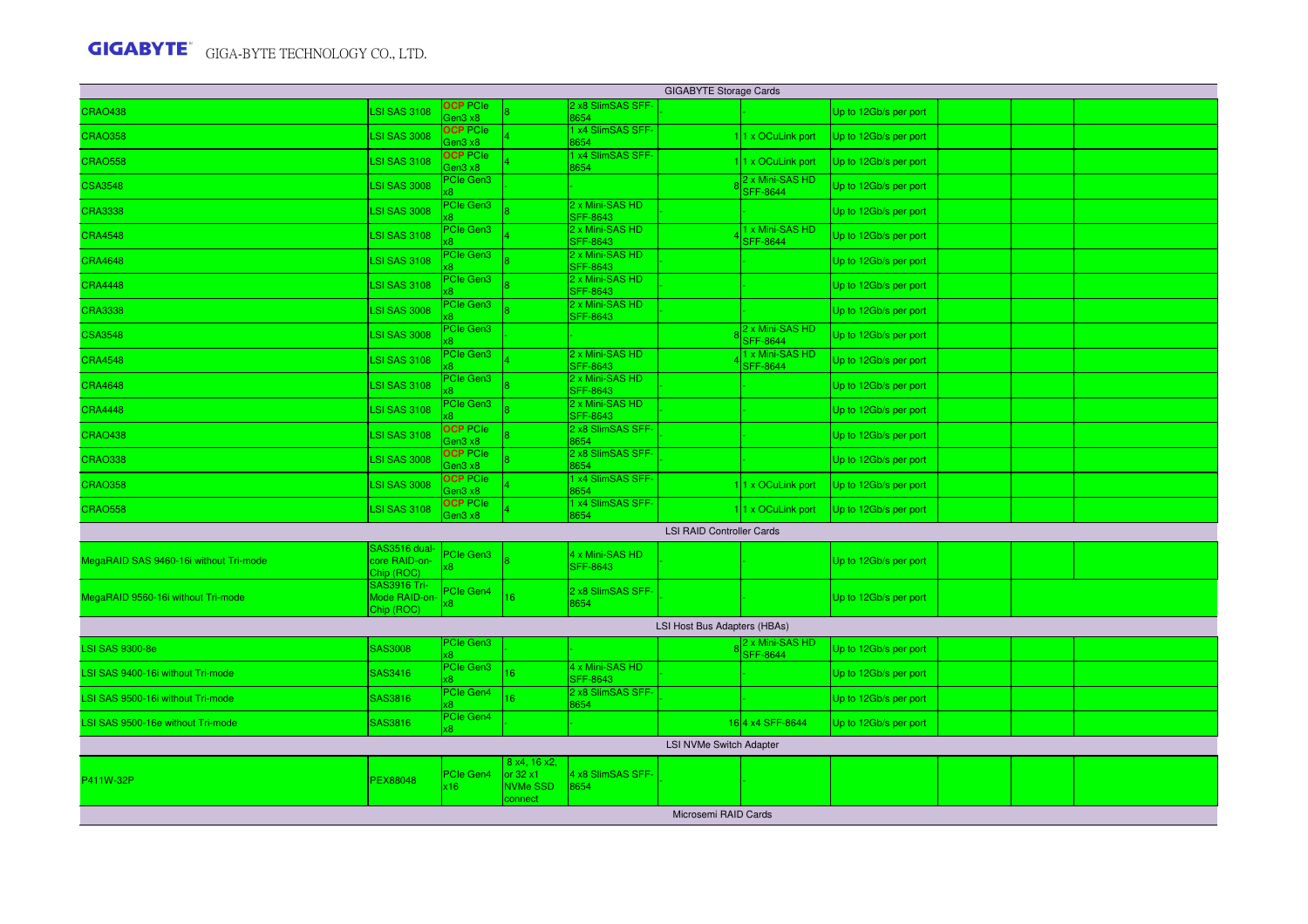| SmartRAID 3154-16i                                   | <b>PM8236</b>                                      | PCIe Gen3                                   | 16                           | 4 x Mini-SAS HD<br><b>SFF-8643</b> |                                    |                  | Up to 12Gb/s per port                                                              |  |  |  |  |  |
|------------------------------------------------------|----------------------------------------------------|---------------------------------------------|------------------------------|------------------------------------|------------------------------------|------------------|------------------------------------------------------------------------------------|--|--|--|--|--|
|                                                      |                                                    |                                             |                              |                                    | Microsemi Host Bus Adapters        |                  |                                                                                    |  |  |  |  |  |
| SmartHBA 2100-8i                                     | PM8222                                             | PCIe Gen3                                   |                              | 2 x Mini-SAS HD<br><b>SFF-8643</b> |                                    |                  | Up to 12Gb/s per port                                                              |  |  |  |  |  |
|                                                      |                                                    |                                             |                              |                                    | LSI Tri-mode card                  |                  |                                                                                    |  |  |  |  |  |
| MegaRAID SAS 9460-16i with Tri-mode                  | SAS3516 dual<br>core RAID-on-<br>Chip (ROC)        | Cle Gen3<br>$\overline{8}$                  |                              | 4 x Mini-SAS HD<br><b>SFF-8643</b> |                                    |                  | Up to 12Gb/s per port                                                              |  |  |  |  |  |
| MegaRAID 9560-16i with Tri-mode                      | <b>SAS3916 Tri-</b><br>Mode RAID-on-<br>Chip (ROC) | <sup>2</sup> Cle Gen4<br>8                  | 16                           | 2 x8 SlimSAS SFF-<br>3654          |                                    |                  | Up to 12Gb/s per port                                                              |  |  |  |  |  |
|                                                      |                                                    |                                             |                              |                                    | <b>LAN Cards</b>                   |                  |                                                                                    |  |  |  |  |  |
| <b>Product Name</b>                                  | Connector                                          |                                             | <b>System Interface Type</b> | # of Ports                         |                                    | <b>Data Rate</b> | <b>Note</b>                                                                        |  |  |  |  |  |
|                                                      |                                                    |                                             |                              |                                    | <b>GIGABYTE LAN Cards</b>          |                  |                                                                                    |  |  |  |  |  |
| <b>CLNO832</b>                                       | SFP+                                               | <b>OCP</b> PCIe Gen2 x8<br>OCP PCIe Gen3 x8 |                              | Dual<br>Dual                       | 10Gb/s per port                    |                  | INTEL 82599ES Support OCP 2.0 type1<br>Qlogic (Cavium) QL41401-A2G Support OCP 2.0 |  |  |  |  |  |
| CLNOQ42<br><b>CLNO222</b>                            | SFP <sub>28</sub><br><b>RJ-45</b>                  | OCP PCIe Gen3 x4                            |                              | Dual                               | 25Gb/s per port<br>10Gb/s per port |                  | INTEL X550-AT2 Support OCP 2.0 type1                                               |  |  |  |  |  |
| <b>CLN4752</b>                                       | QSFP+                                              | PCIe Gen3 x8                                |                              | Dual                               | 40Gb/s per port                    |                  | <b>INTEL XL710</b>                                                                 |  |  |  |  |  |
| <b>CLN4224</b>                                       | <b>RJ-45</b>                                       | PCIe Gen3 x4                                |                              | Quad                               | 10Gb/s per port                    |                  | INTEL X550-AT2                                                                     |  |  |  |  |  |
| <b>CLN4M34</b>                                       | SFP <sub>28</sub>                                  | PCIe Gen3 x16                               |                              | Quad                               | 10Gb/s per port                    |                  | <b>Mellanox ConnectX-4</b>                                                         |  |  |  |  |  |
| Intel 10GbE                                          |                                                    |                                             |                              |                                    |                                    |                  |                                                                                    |  |  |  |  |  |
| ntel® Ethernet Network Adapter X722-DA4              | SFP+                                               | PCIe Gen3 x8                                |                              | Quad                               | 10Gb/s per port                    |                  |                                                                                    |  |  |  |  |  |
| Intel 25GbE                                          |                                                    |                                             |                              |                                    |                                    |                  |                                                                                    |  |  |  |  |  |
| Intel® Ethernet Network Adapter E810-XXVDA4          | SFP <sub>28</sub>                                  | PCIe Gen4 x16                               |                              | Quad                               | 25Gb/s per port                    |                  |                                                                                    |  |  |  |  |  |
| Intel® Ethernet Network Adapter XXV710-DA2 for OCP   | SFP <sub>28</sub>                                  | OCP PCIe Gen3 x8                            |                              | Dual                               | 25Gb/s per port                    |                  | Support OCP 2.0 type1                                                              |  |  |  |  |  |
| Intel® Ethernet Network Adapter XXV710-DA2           | SFP <sub>28</sub>                                  | PCIe Gen3 x8                                |                              | Dual                               | 25Gb/s per port                    |                  |                                                                                    |  |  |  |  |  |
|                                                      |                                                    |                                             |                              |                                    | Intel 40GbE                        |                  |                                                                                    |  |  |  |  |  |
| Intel® Ethernet Converged Network Adapter XL710-QDA2 | QSFP+                                              | PCIe Gen3 x8                                |                              | <b>Dual</b>                        | 40Gb/s per port                    |                  |                                                                                    |  |  |  |  |  |
|                                                      |                                                    |                                             |                              |                                    | Intel 100GbE                       |                  |                                                                                    |  |  |  |  |  |
| Intel® Ethernet Network Adapter E810-CQDA2 for OCP   | QSFP28                                             | OCP PCIe Gen4 x16                           |                              | <b>Dual</b>                        | 100Gb/s per port                   |                  | Support OCP 3.0                                                                    |  |  |  |  |  |
| Intel® Ethernet Network Adapter E810-CQDA2           | QSFP28                                             | PCIe Gen4 x16                               |                              | Dual                               | 100Gb/s per port                   |                  |                                                                                    |  |  |  |  |  |
|                                                      |                                                    |                                             |                              |                                    | Mellanox ConnectX                  |                  |                                                                                    |  |  |  |  |  |
| MCX565M-CDAB                                         | QSFP28                                             | OCP PCIe Gen4 x16                           |                              | Single                             | 100Gb/s per port                   |                  | ConnectX®-5 Ex Multi-Host / Support OCP 3.0                                        |  |  |  |  |  |
| MCX623432AN-ADAB                                     | SFP28                                              | OCP PCIe Gen4 x16                           |                              | Dual                               | 25Gb/s per port                    |                  | ConnectX®-6 Dx No Crypto, No Secure Boot / Support OCP 3.0                         |  |  |  |  |  |
| MCX566A-CDAI                                         | QSFP28                                             | OCP PCIe Gen4 x16                           |                              | Dual                               | 100Gb/s per port                   |                  | Mellanox ConnectX-5 Ex EN / Support OCP 3.0                                        |  |  |  |  |  |
| MCX516A-CDAT                                         | QSFP28                                             | PCIe Gen4 x16                               |                              | Dual                               | 100Gb/s per port                   |                  | Mellanox ConnectX-5 Ex EN                                                          |  |  |  |  |  |
| MCX516A-CCAT                                         | QSFP28                                             | PCIe Gen3 x16                               |                              | Dual                               | 100Gb/s per port                   |                  | Mellanox ConnectX-5 EN                                                             |  |  |  |  |  |
| MCX515A-CCAT                                         | QSFP28                                             | <b>PCIe Gen3 x16</b>                        |                              | Single                             | 100Gb/s per port                   |                  | Mellanox ConnectX-5 EN                                                             |  |  |  |  |  |
|                                                      |                                                    |                                             |                              |                                    | Mellanox VPI Adapter Cards         |                  |                                                                                    |  |  |  |  |  |
| <b>MCX653106A-HDAT</b>                               | QSFP56                                             | PCIe Gen4 x16                               |                              | Dual                               | 200Gb/s per port                   |                  | Mellanox ConnectX-6 Ex VPI (InfiniBand)                                            |  |  |  |  |  |
| MCX653436A-HDAI                                      | QSFP56                                             | <b>OCP</b> PCIe Gen4 x16                    |                              | Dual                               | 200Gb/s per port                   |                  | Mellanox ConnectX-6 Ex VPI (InfiniBand) / OCP3.0                                   |  |  |  |  |  |